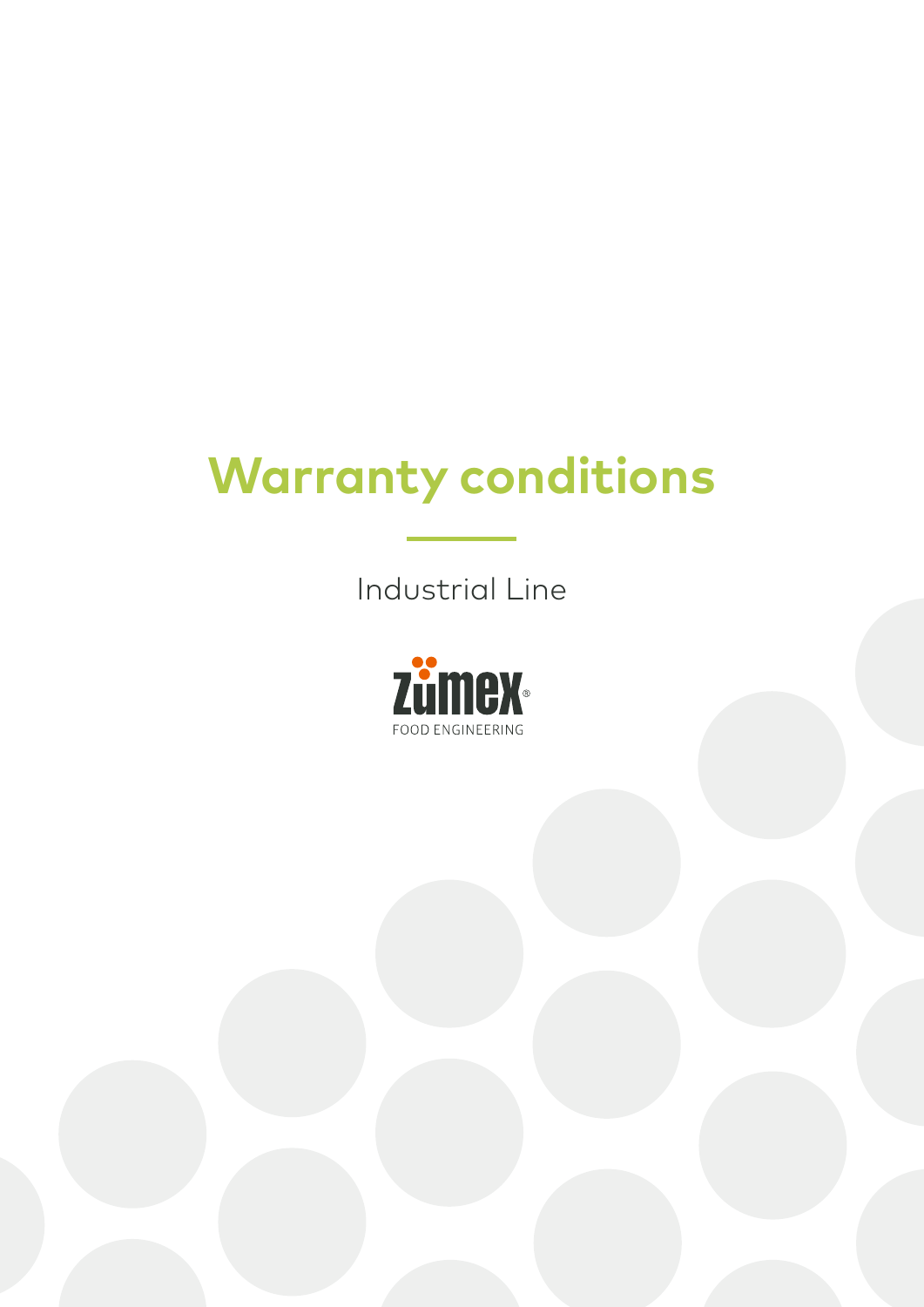

Thank you for purchasing a Zumex product. We hope that our product will provide you with excellent service for a long time. This is why Zumex performs strict checks on all its products and accessories, to ensure the quality and safety of our products, in compliance with the requirements of the highest standards.



\* Our products meet the quality standards in each market.

As the manufacturers of the equipment you have purchased, we are convinced of its excellent quality and hope that you will not need any technical intervention for a long time. However, if you need information, instructions for use, technical support and/or spare parts, both within and outside the warranty period, we are happy to help you at www.zumex.com. Visit our website and ask away.

You will find the warranty conditions below, available to you when purchasing a Zumex product.



Zumex ensures the excellent quality and correct operation of the brand-new product for a period of one (1) year from the date of purchase, without this period being extended in case of a transfer/sale to a third party.

The warranty conditions and coverage offered by Zumex as the manufacturer, are irrespective of the rights you have against the official seller/dealer, derived from the sale and purchase of your new equipment.

Please, read this document thoroughly and, if you have any questions, contact us at service.uk@zumex.com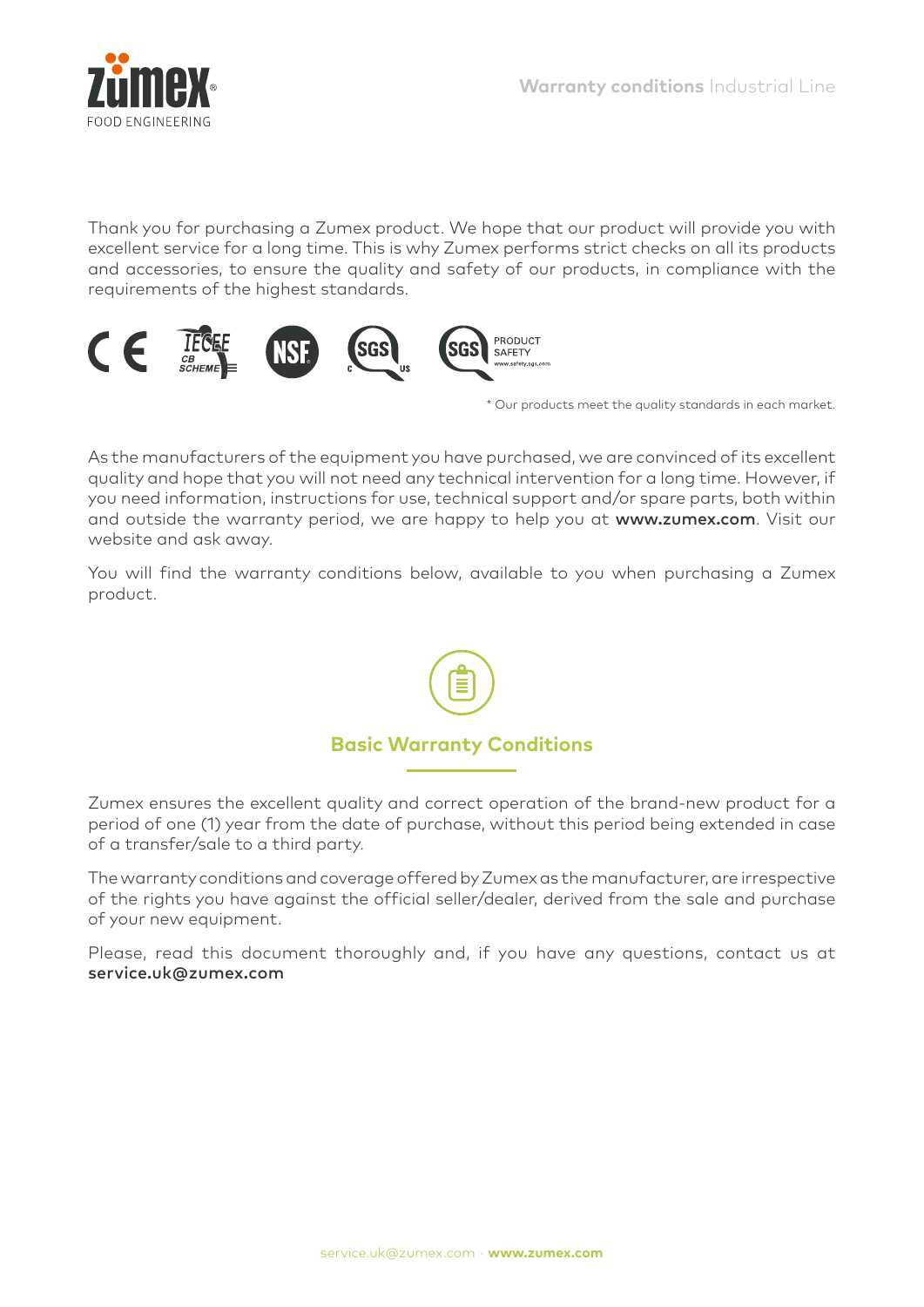



This warranty provides for the right to have any component of the new product purchased by you replaced or repaired, provided that the defect and/or fault is due to a manufacturing flaw that results in failure of its normal operation. If the faulty part belongs to an assembly, only the part shall be replaced, except for those consumable parts and those which can be replaced during periodic maintenance.

In order to make this Zumex warranty effective, you must prove, by means of the corresponding purchase invoice, the date of purchase of the equipment, its model and serial number.

Zumex may require, at any time, the shipment of the faulty part for which a replacement was requested so Zumex can assess the defect. Shipment shall be a mandatory requirement for the validity of this warranty.

In the event of a delay in the supply of spare parts for reasons not attributable to Zumex, no compensation and, under no circumstances, no extension of the warranty period can be claimed.



No cycle limits



Personalised service



Original Zumex spare parts



The User's Product Manual explains all the recommendations for its installation and use, as well as for obtaining its maximum performance. Please perform the checks indicated therein. Any damage or malfunction caused by improper installation or use shall be excluded from this warranty. For this reason, it is very important to read the User Manual thoroughly. Refer to our website, at www.zumex.com, for more information.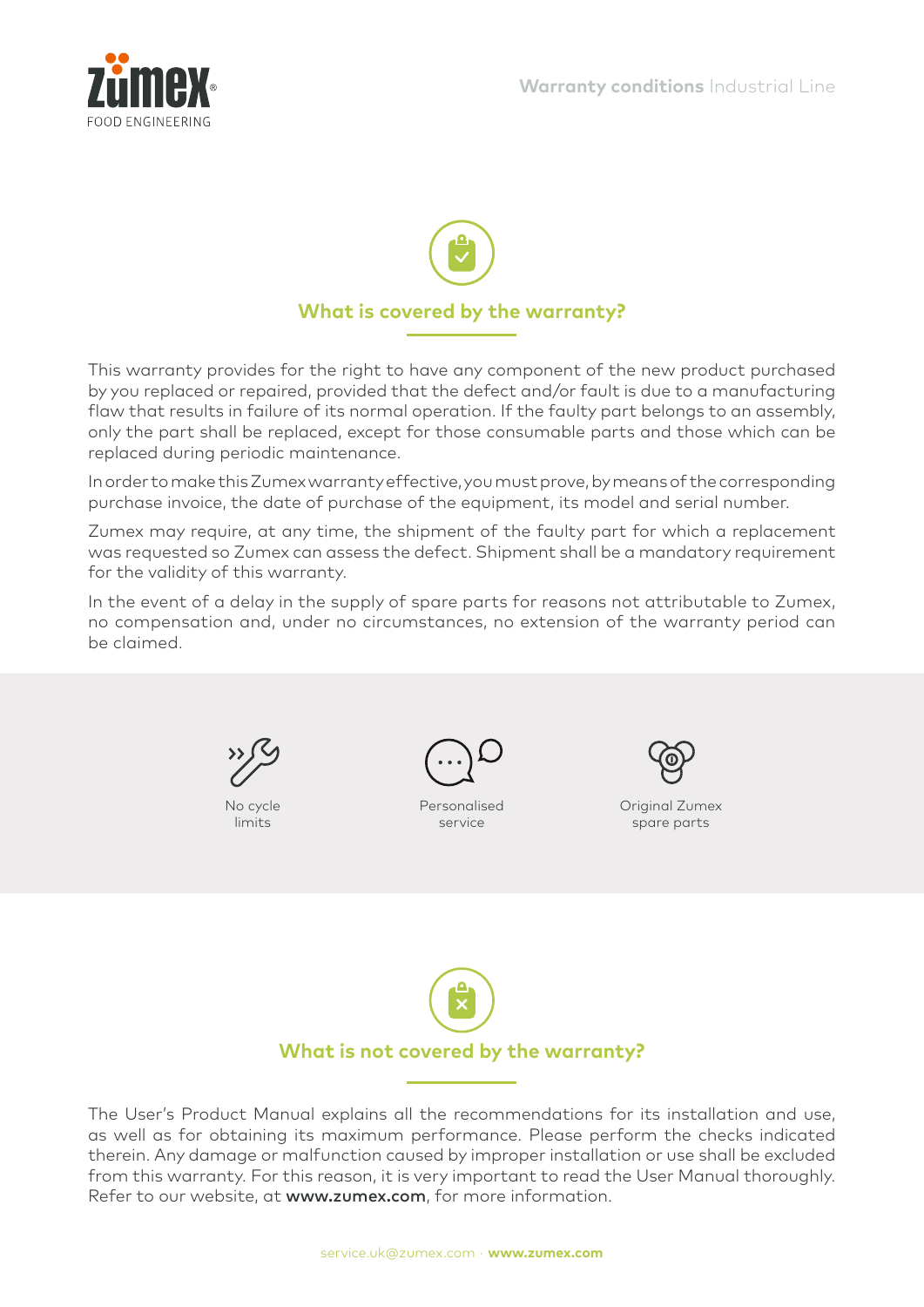

The following are excluded from the coverage of the warranty and, therefore, shall be at the expense of the user:

- Repair hours, transport and travel costs
- Failures resulting from incorrect assembly or installation, due to failure to follow the instructions described in the User Manual, the application of chemical products during cleaning and maintenance processes not recommended in the User Manual and Cleaning Instructions, the use of means not recommended in the Cleaning Instructions, as a result of the accumulation of residues due to lack of cleaning and/or maintenance after not following the instructions described in the User Manual and Cleaning Instructions, breaks and/or malfunction due to the use of fruit sizes other than those recommended in the User Manual for the corresponding juicing kit.
- Consumable parts and/or parts subject to wear during normal use of the machine and those subject to replacement during periodic maintenance. For more information on these parts, please refer to the machine's user manual.
- Loss of parts.
- Replacement of full assemblies (which come in smaller parts that can be found separately).
- Failures caused by negligence or misuse by the user resulting from experiments or tests during which the Equipment was subject to excessive stress, incorrect installation, modification or maintenance of fasteners, sockets, or power and/or water systems.
- Incorrect assembly, manipulation or repairs, when carried out by personnel other than Zumex's or its authorised technical services, including the incorrect installation of the machine on surfaces that are not suitable for its weight, measurements and operating characteristics.
- Failures caused by unforeseen circumstances, force majeure (atmospheric or geological phenomena), accidents, fire, explosions or fire extinction, theft, robbery or burglary; by the action of electric power as a result of short circuits, outages, atmospheric discharges, voltage peaks, harmonics or other issues.
- Bumps, tipping, falls, scratches, wear and tear, or cosmetic damages including sinking or landslides, flooding or atmospheric phenomena.
- It does not cover products and materials, components or accessories, that have not been manufactured by Zumex, regardless of them being incorporated by Zumex or by you into your machine.
- This warranty does not extend to products and materials, and components or accessories, that have not been manufactured by Zumex, regardless of their being incorporated by Zumex or by you into your machine. Nor shall this warranty extend to those products and materials, and components or accessories, that have not been purchased directly from Zumex. For any failure, malfunction or any damage caused by these components or accessories, you should refer directly to their manufacturer or supplier, and the terms, conditions and warranty periods, if any, of the manufacturer or supplier of these components or accessories shall apply.

Zumex shall not be liable for any defect, inconvenience, loss, cost or any other consequential damages arising out of the use or inability to use the product, or the breach of any express or implied warranty.